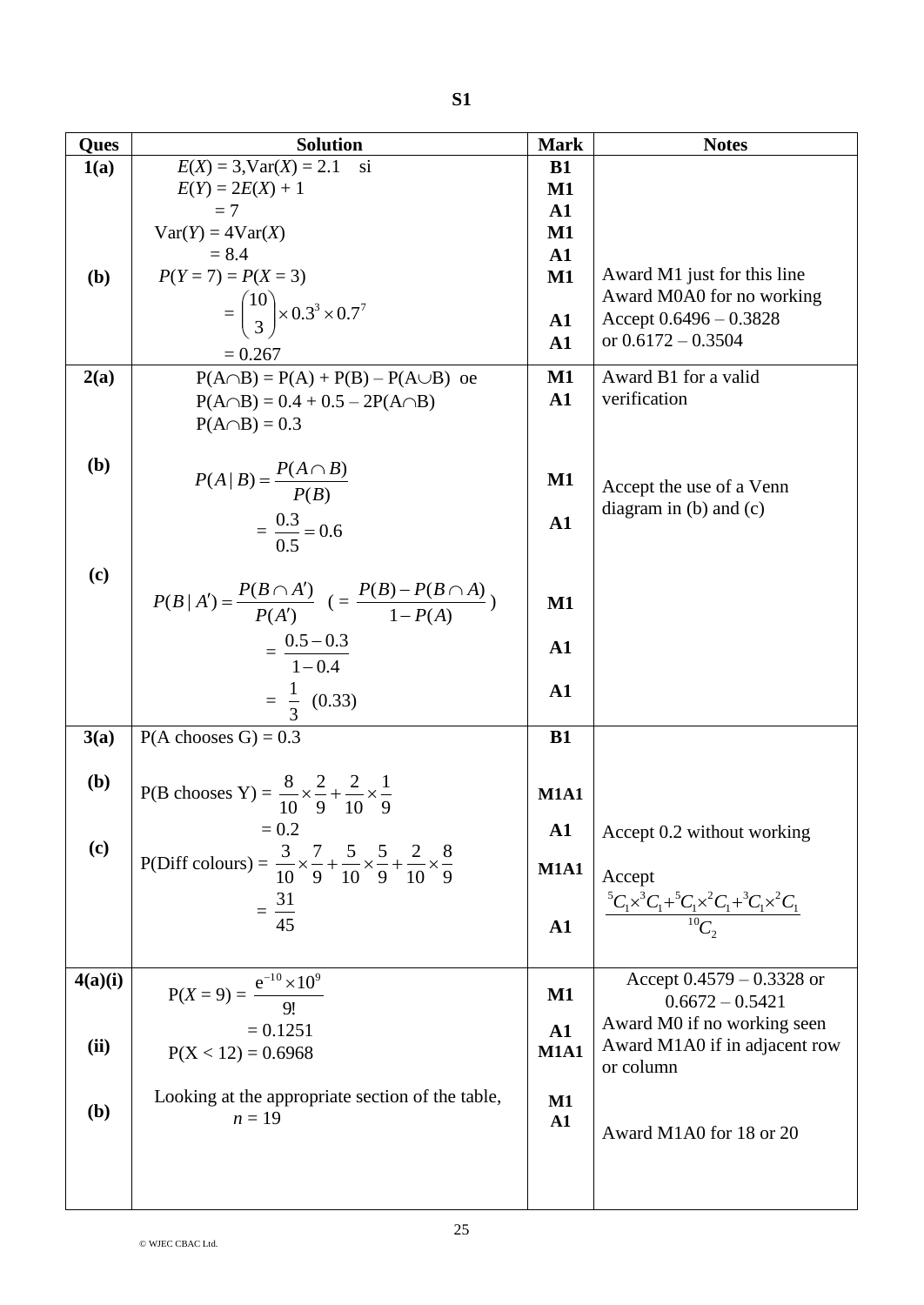| 5(a)(i) | P(male and bike) = $0.6 \times 0.75$                                                                                                                                   | <b>M1A1</b>   |                              |
|---------|------------------------------------------------------------------------------------------------------------------------------------------------------------------------|---------------|------------------------------|
|         | $= 0.45$                                                                                                                                                               |               |                              |
| (ii)    | P(owns a bike) = $0.6 \times 0.75 + 0.4 \times 0.3$<br>$= 0.57$                                                                                                        | <b>M1A1</b>   |                              |
|         |                                                                                                                                                                        | $\mathbf{A1}$ |                              |
| (b)     |                                                                                                                                                                        |               |                              |
|         | P(female bike) = $\frac{0.12}{0.57}$                                                                                                                                   | <b>B1B1</b>   | B1 num, B1 denom             |
|         | $= 0.211$ (4/19) cao                                                                                                                                                   | <b>B1</b>     | FT denominator from (a)      |
|         |                                                                                                                                                                        |               |                              |
| 6(a)    | Let $X =$ no. of defective cups so X is B(50,0.05)                                                                                                                     | <b>B1</b>     | si                           |
| (i)     | $P(X = 2) = {50 \choose 2} \times 0.05^2 \times 0.95^{48}$                                                                                                             | $\mathbf{M1}$ | Accept $0.5405 - 0.2794$     |
|         |                                                                                                                                                                        |               | or $0.7206 - 0.4595$         |
| (ii)    | $= 0.261$<br>$P(3 \le X \le 8) = 0.9992 - 0.5405$                                                                                                                      | ${\bf A1}$    | M0A0 if no working           |
|         | or $0.4595 - 0.0008$                                                                                                                                                   | <b>B1B1</b>   | Award no marks if no working |
|         | $= 0.4587$                                                                                                                                                             | <b>B1</b>     | seen                         |
| (b)     |                                                                                                                                                                        |               |                              |
|         | Let $Y = no$ of defective plates so Y is                                                                                                                               |               |                              |
|         | $B(250, 0.015) \approx Po(3.75)$<br>S <sub>1</sub>                                                                                                                     | <b>B1</b>     |                              |
|         | P(Y=4) = $\frac{e^{-3.75} \times 3.75^4}{4!}$                                                                                                                          | $\mathbf{M1}$ |                              |
|         | $= 0.194$                                                                                                                                                              |               |                              |
|         |                                                                                                                                                                        | $\mathbf{A1}$ | M0A0 if no working           |
| 7(a)    |                                                                                                                                                                        | $\mathbf{M1}$ | Or equivalent                |
|         | $k\left(\frac{1}{2} + \frac{1}{3} + \frac{1}{4} + \frac{1}{6}\right) = 1$                                                                                              |               |                              |
|         |                                                                                                                                                                        |               |                              |
|         | $k \times \frac{15}{12} = 1$                                                                                                                                           | $\mathbf{A1}$ | Accept verification          |
|         | $k = \frac{4}{5}$                                                                                                                                                      |               |                              |
|         |                                                                                                                                                                        |               |                              |
| (b)     | $E(X) = \frac{4}{5} \left( \frac{2}{2} + \frac{3}{3} + \frac{4}{4} + \frac{6}{6} \right)$                                                                              | $\mathbf{M1}$ |                              |
|         |                                                                                                                                                                        |               |                              |
|         | $= 3.2$                                                                                                                                                                | $\mathbf{A1}$ |                              |
| (c)     | The possible pairs are $(3,4)$ , $(4,3)$ , $(2,6)$ , $(6,2)$                                                                                                           | <b>B1</b>     | B1 for $(3,4)$ , $(2,6)$     |
|         |                                                                                                                                                                        |               |                              |
|         | Prob = $\frac{4}{5} \times \frac{1}{3} \times \frac{4}{5} \times \frac{1}{4} \times 2 + \frac{4}{5} \times \frac{1}{2} \times \frac{4}{5} \times \frac{1}{6} \times 2$ | <b>M1A1</b>   | M1A0A0 if factor 2 missing   |
|         | $= 0.213(16/75)$                                                                                                                                                       | $\mathbf{A1}$ |                              |
|         |                                                                                                                                                                        |               |                              |
|         |                                                                                                                                                                        |               |                              |
|         |                                                                                                                                                                        |               |                              |
|         |                                                                                                                                                                        |               |                              |
|         |                                                                                                                                                                        |               |                              |
|         |                                                                                                                                                                        |               |                              |
|         |                                                                                                                                                                        |               |                              |
|         |                                                                                                                                                                        |               |                              |
|         |                                                                                                                                                                        |               |                              |